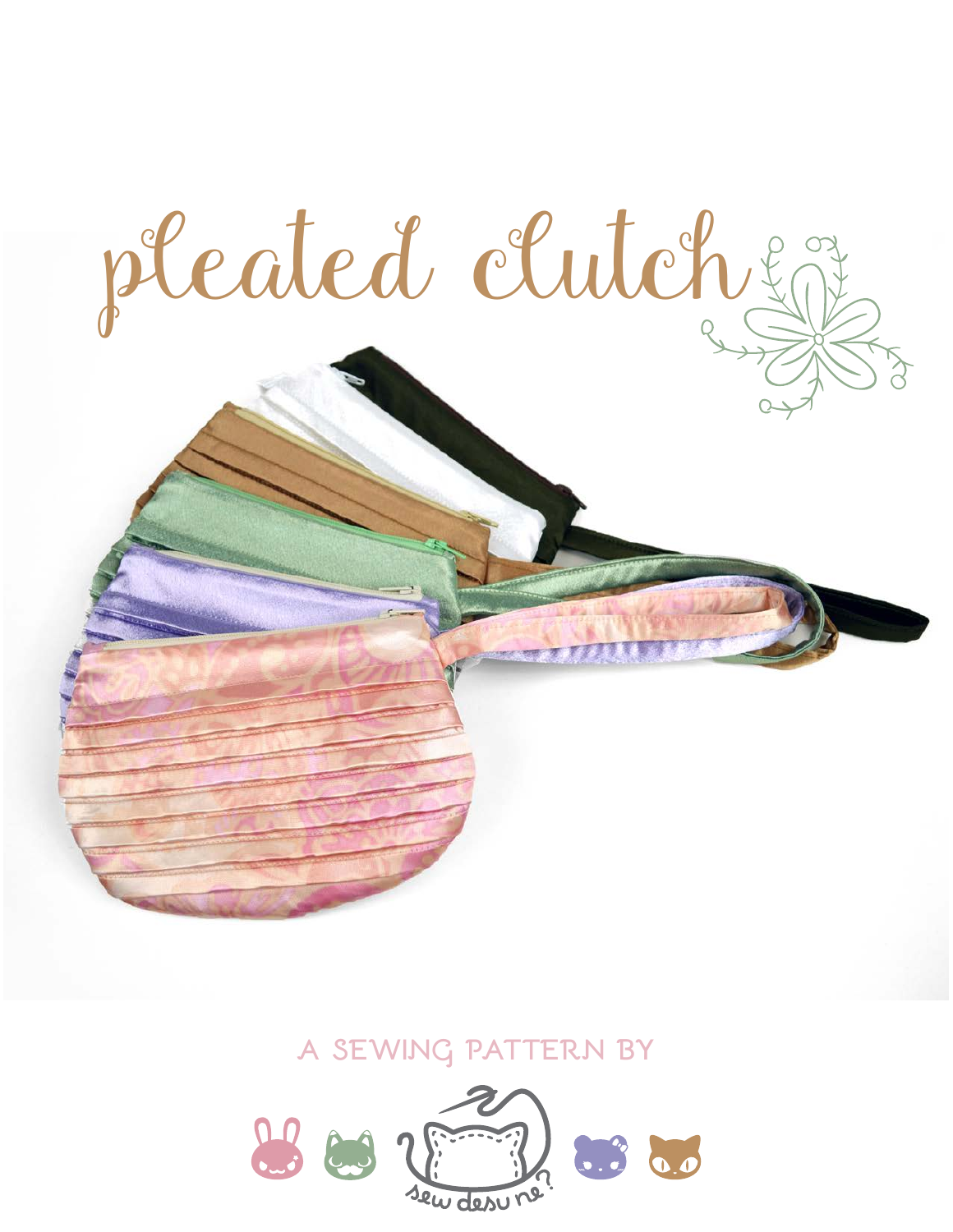pleated clutch sewing tutorial



This project is for a small and simple clutch, assembled with a French seam, and a front decorated in lots of detailed pleats. It also features a wrist strap for holding onto. Made in satin, this would be perfect for a special occasion.

#### $D$ IFFICULTY:  $\Box \Box \Box$

The concepts are pretty basic, but the pleats and  $one 8'' \times 5''$  pouch French seam require some precision.

makes:

# **materials & tools**

| . 1/2 yd. of light to medium weight<br>fabric for clutch (light cotton would<br>be great for a beginner - I used<br>interfaced satin)<br>• 1/4 yd. of interfacing (optional - if<br>you're using flimsy satin it's a big<br>helper)<br>· 1/4 yd. of lightweight fabric for lining<br>(light cotton would be perfect -<br>used polyester lining fabric)<br>· 8" (at least) zipper | • Matching sewing thread<br>· Basic sewing tools (sewing machine,<br>scissors, iron, needles, pins, fabric<br>marker, seam ripper) |
|----------------------------------------------------------------------------------------------------------------------------------------------------------------------------------------------------------------------------------------------------------------------------------------------------------------------------------------------------------------------------------|------------------------------------------------------------------------------------------------------------------------------------|
|                                                                                                                                                                                                                                                                                                                                                                                  |                                                                                                                                    |

#### **before you begin:**

- **1.** Print out the project pattern, pages 8-10
- **2.** Assemble the pattern pieces by lining up the page markings (A1 to A2, B3 to B4, and so on)
- **3.** Lay out the pattern pieces on your fabric/interfacing and cut them out
- **4.** Mark the fabric pieces with the guidelines from the pattern

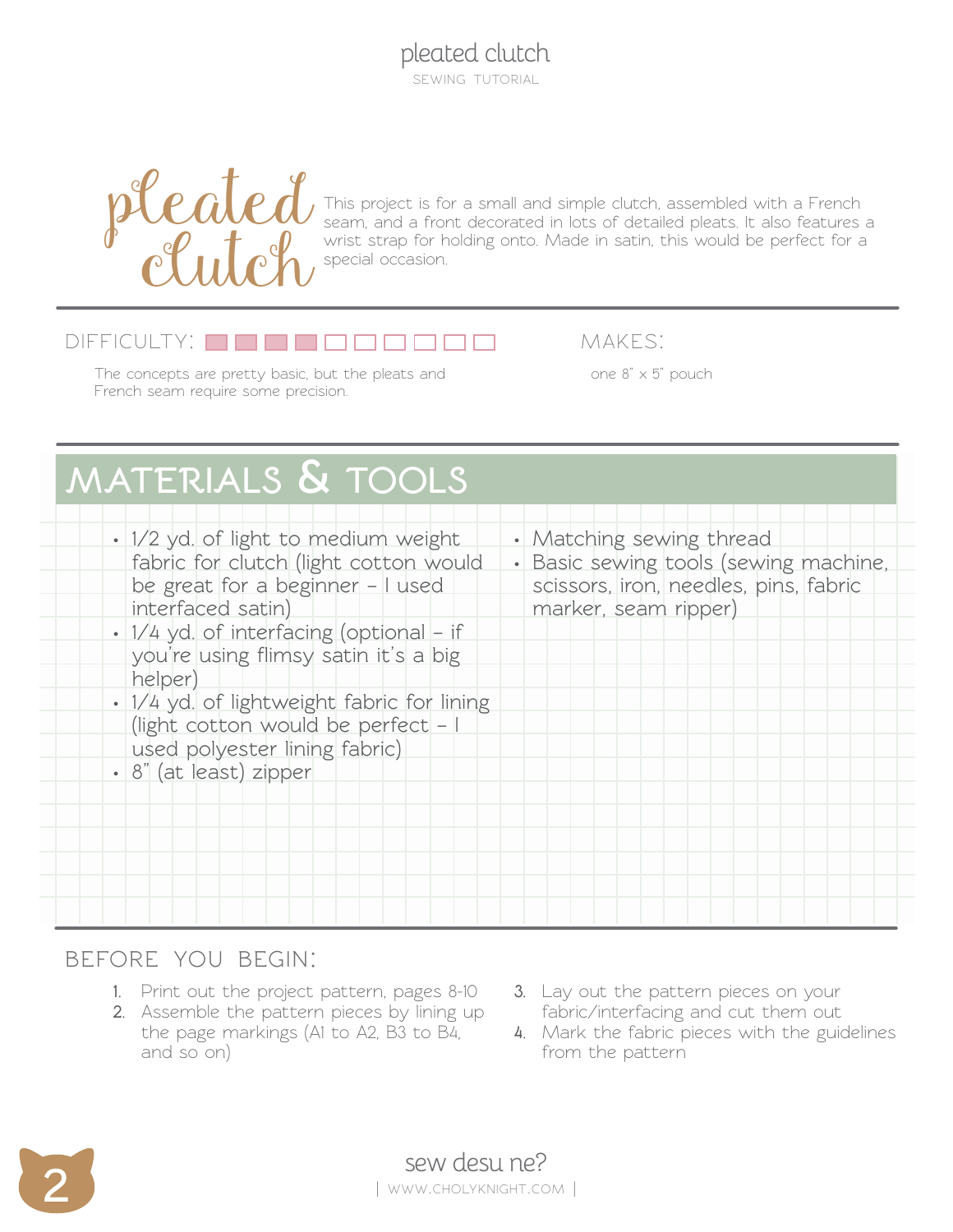sewing tutorial



First up we need to sew all the pleats in the clutch. If you're using flimsy satin like me, it'll help to apply some light to medium weight fusible interfacing to the back of the fabric before you begin.

To create one pleat, fold the fabric along one of the fold lines and match up two of the stitching lines. Sew along that stitching line and that creates one pleat. Keep repeating this with all of the fold lines and stitching lines a total of 8 times until you've worked your way across the entire rectangle of fabric.



When you finish, take the fabric to a nice steamy iron and press all the pleats in one direction.



Sew desu ne? | www .cholyknight .com |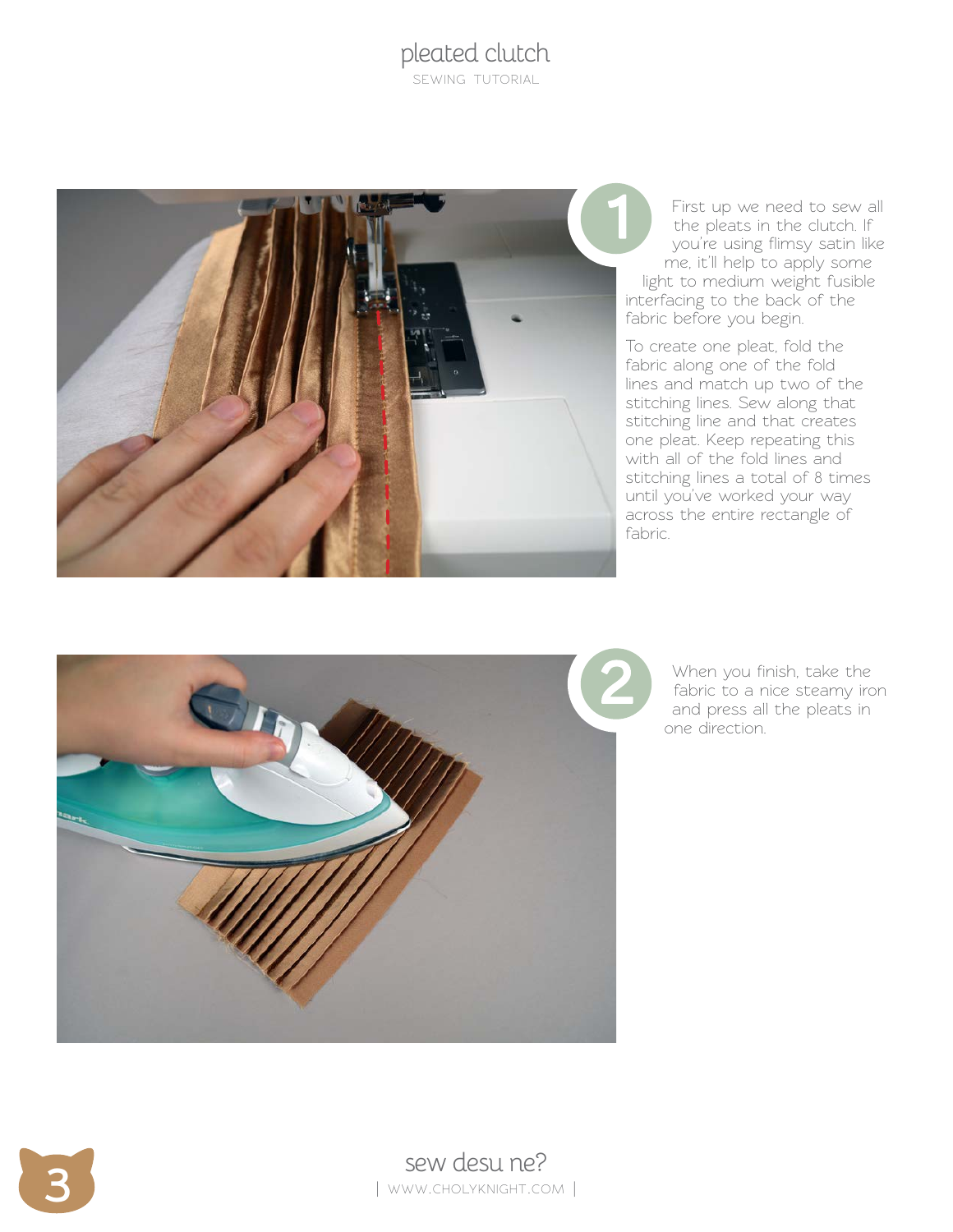sewing tutorial

Using the Outer Clutch – Back pattern, trace the pattern shape onto the pleated fabric. You'll want to place the pattern so the bottom of the clutch is where pleats are pointing downward. If done correctly, the rectangle of pleated fabric should be a little bigger than the outer clutch pattern, so you have some wiggle room to work.



Baste the pleats in place by sewing just inside the line you've traced. When you finish, trim the fabric along the traced line to create the front of your clutch!





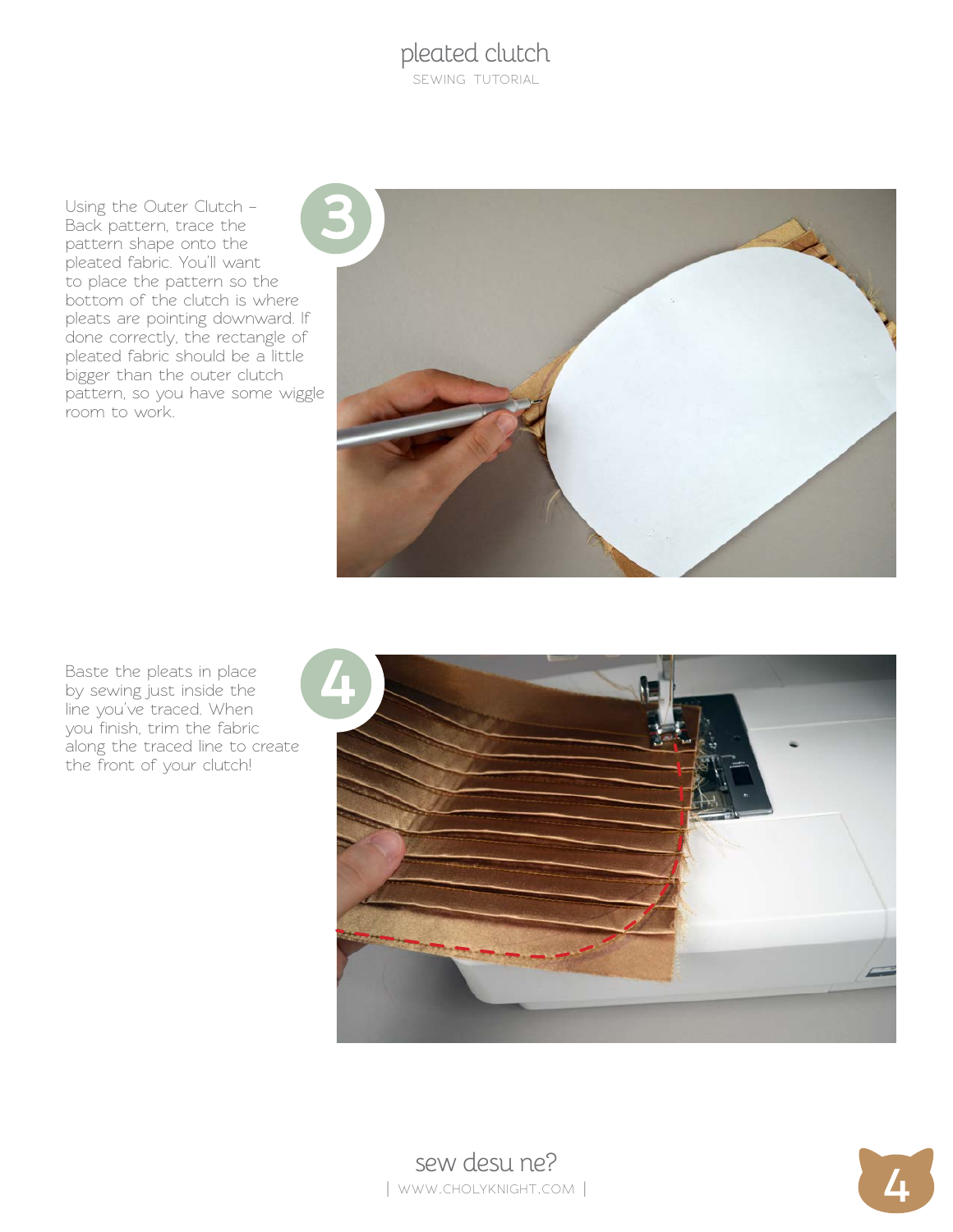sewing tutorial



Trim your zipper to 6 1/2" long, then sew the zipper tabs on the ends: sandwich the cut ends of the zipper between two of the zipper tab pieces and sew through all the layers. This will make the zipper much easier to install into the clutch later.



To install the zipper, layer the zipper between the outer clutch fabric and one of the lining pieces with right sides facing. Sew all three layers together with a 1/4" seam allowance. When you finish, press the fabric away from the zipper, then repeat the same step with the other side of the zipper and the remaining pouch pieces.



**5** sew desu ne? | www.cholyknight.com |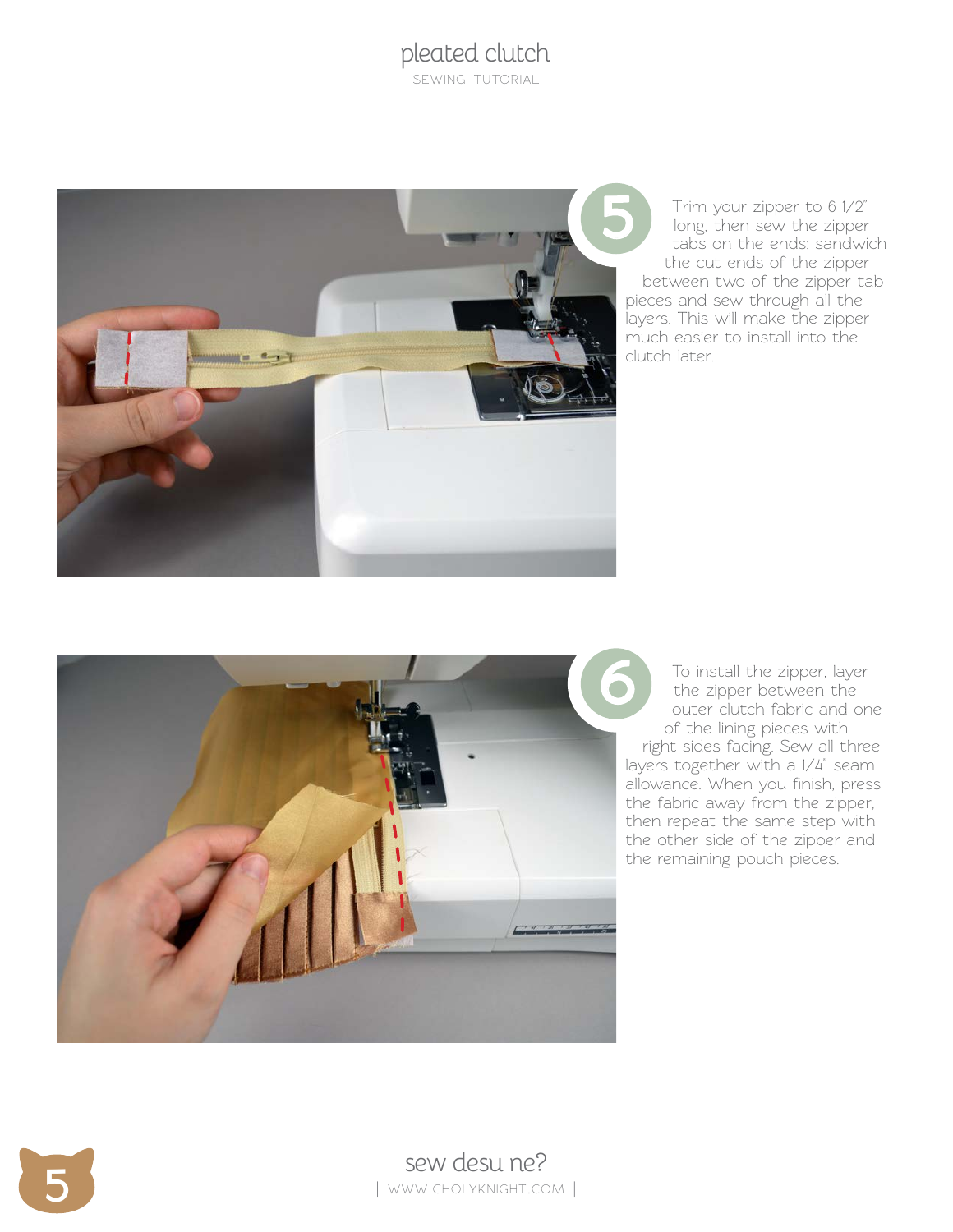#### pleated clutch sewing tutorial

To make the strap, fold the entire fabric piece in half lengthwise with wrong sides facing. Iron it in place to make a nice crease. Then, open out your strap and fold the raw edges inward toward the crease you've created. Iron those folds in place, then fold the entire strap in half lengthwise again as before. In the end you should have a strip of fabric with the side edges folded inward. Edge stitch the strap along these folds to complete it.



Fold the strap in half and baste it in place along the front of the clutch where the pattern guidelines indicate.

Layer all the case fabrics together with lining fabrics facing inward and outer fabrics facing outward – everything should be arranged as if the case were finished. Pin the edges together as precisely as you can, then sew the layers together with a medium width zigzag; a seam allowance at about 1/8". Go around the perimeter of the case, then clip any excess fabric along the sides, bottom, and corners when you finish.



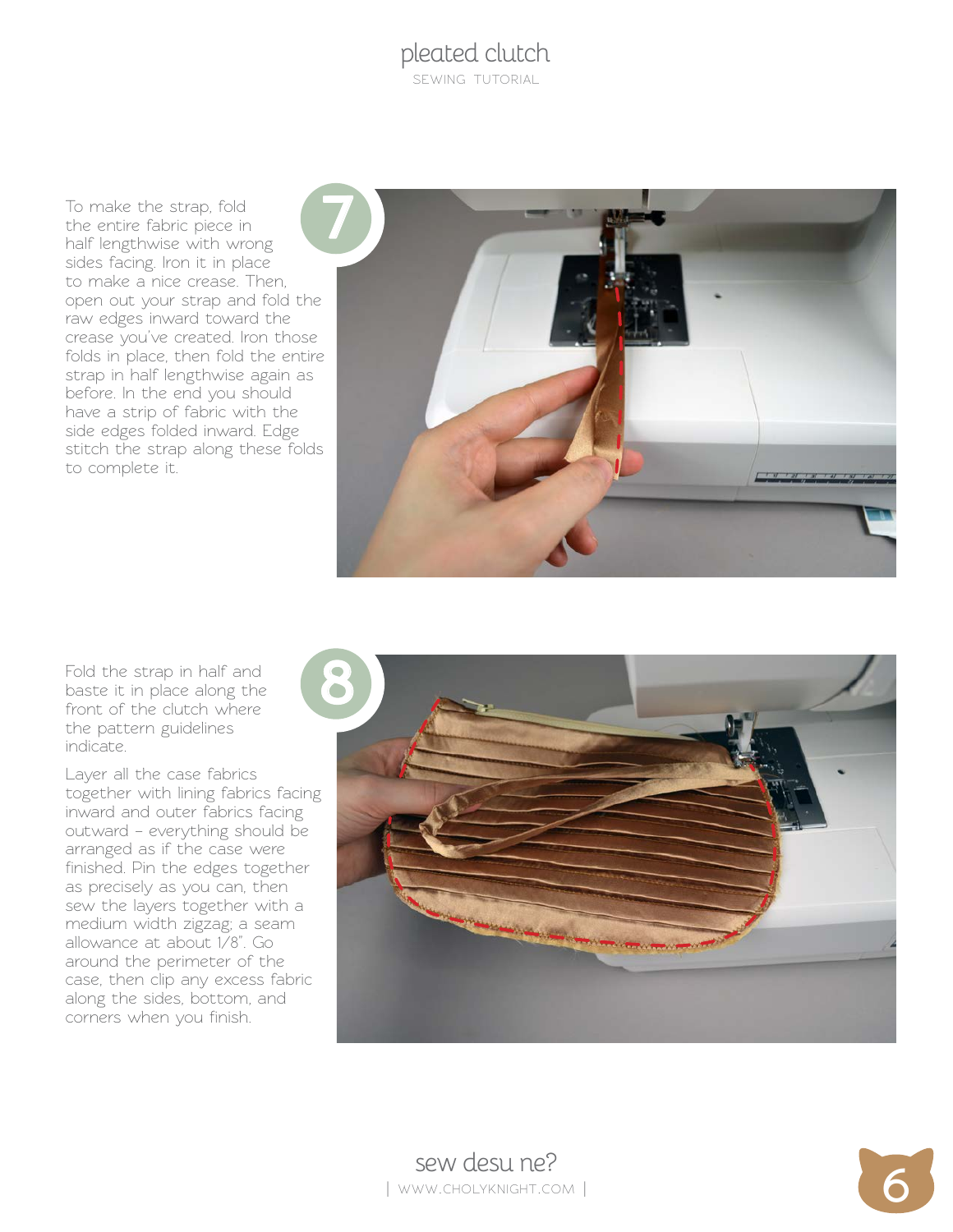sewing tutorial



To complete the French seam, turn the whole case right side out and press it flat. The goal here is to sew a scant 3/8" seam that will encase your previous seam allowance, so it can be a bit tricky to make sure that seam is completely covered. Once you're sure you have it, sew along the perimeter of the case as before, and that finishes your pouch!

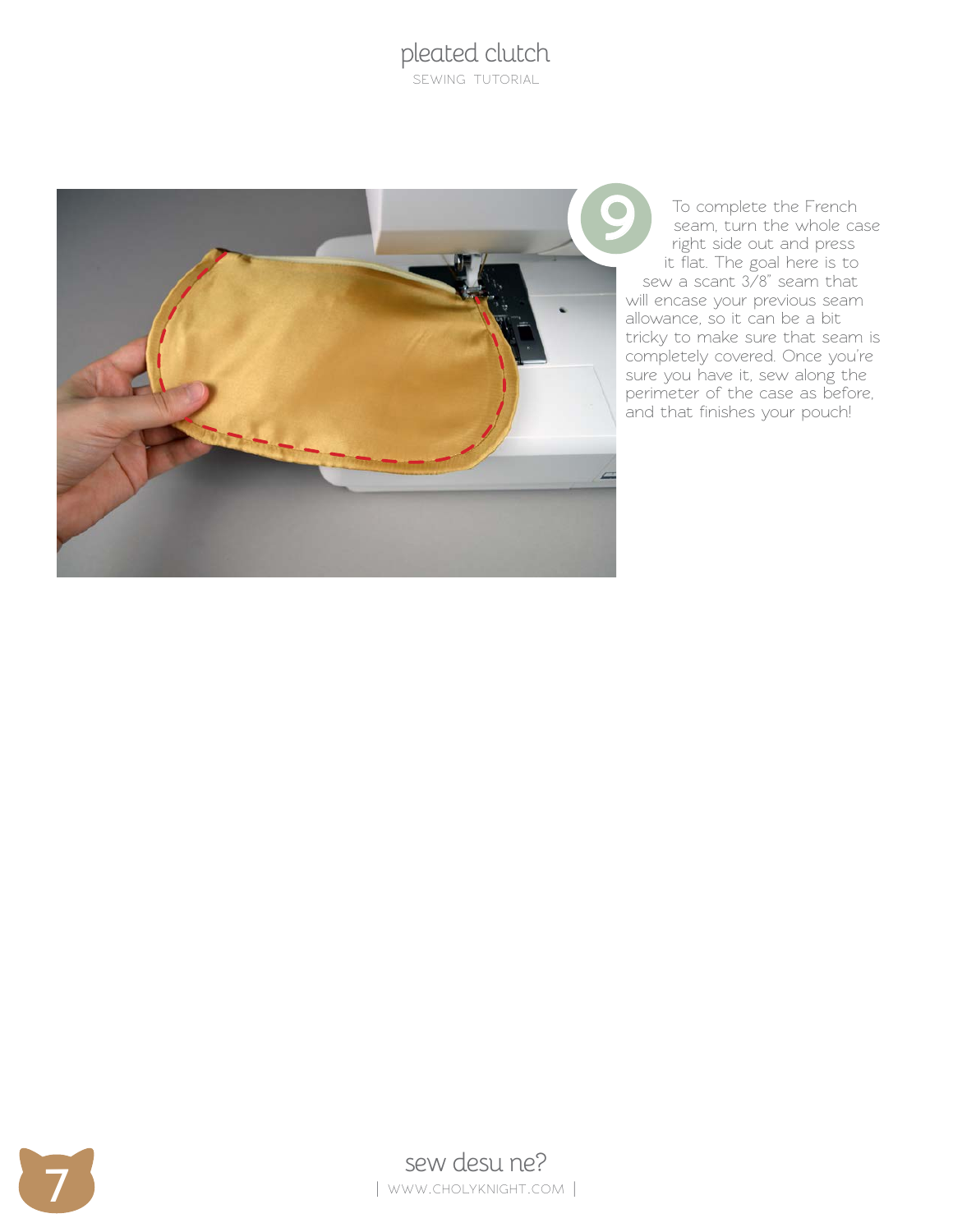| ჯი <u>იდი ო</u> ჯ | interfacing (optional)<br>OUTER CLUTCH - FRONT<br><u>는</u><br>-WWW.CHOLYKNICHT.COM-<br>$\Xi$<br>Ζ<br>seam allowance<br>$\approx$<br>Cut 1 from fusible<br>Pleated<br>FAT<br>$\tilde{\mathbb{X}}$<br>fold<br>fold<br>$f$ old<br>fold                                                                                                                                                                                                                                                                                                                                                                                                                                                                                                                    | Pg. 1/3<br>$\mathsf{A}$ 1 $\mathsf{A}$<br>fold |
|-------------------|--------------------------------------------------------------------------------------------------------------------------------------------------------------------------------------------------------------------------------------------------------------------------------------------------------------------------------------------------------------------------------------------------------------------------------------------------------------------------------------------------------------------------------------------------------------------------------------------------------------------------------------------------------------------------------------------------------------------------------------------------------|------------------------------------------------|
| stitch<br>- - - - | $\frac{1}{2}$ stitch<br>stitch<br>stitch<br>$\begin{array}{c}\n \text{strict} \\ -\text{unit} \\ -\text{unit} \\ -\text{unit} \\ -\text{unit} \\ -\text{unit} \\ -\text{unit} \\ -\text{unit} \\ -\text{unit} \\ -\text{unit} \\ -\text{unit} \\ -\text{unit} \\ -\text{unit} \\ -\text{unit} \\ -\text{unit} \\ -\text{unit} \\ -\text{unit} \\ -\text{unit} \\ -\text{unit} \\ -\text{unit} \\ -\text{unit} \\ -\text{unit} \\ -\text{unit} \\ -\text{unit} \\ -\text{unit} \\ -\text{unit} \\ -\text{unit} \\ -\text{unit} \\ -\text{unit} \\ -\text{unit} \\ -\text$<br>stitch<br>stitch<br>$\frac{1}{2}$ stitch<br>stitch<br>Litch<br>$\frac{1}{2}$<br>$\leftrightarrow$<br>$\leftrightarrow$<br>$\leftrightarrow$<br>$\overline{\longleftarrow}$ | stitch<br>stitch                               |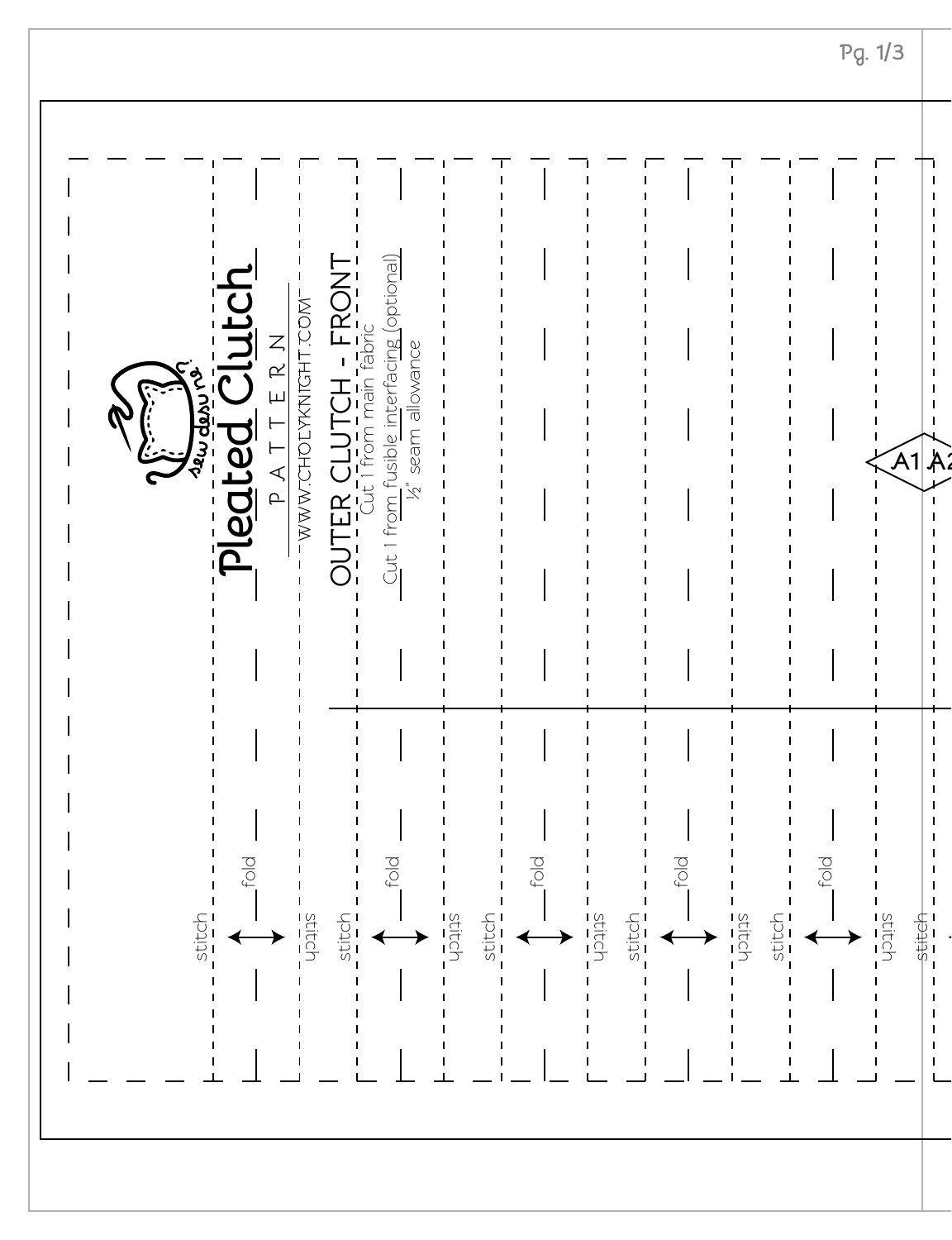